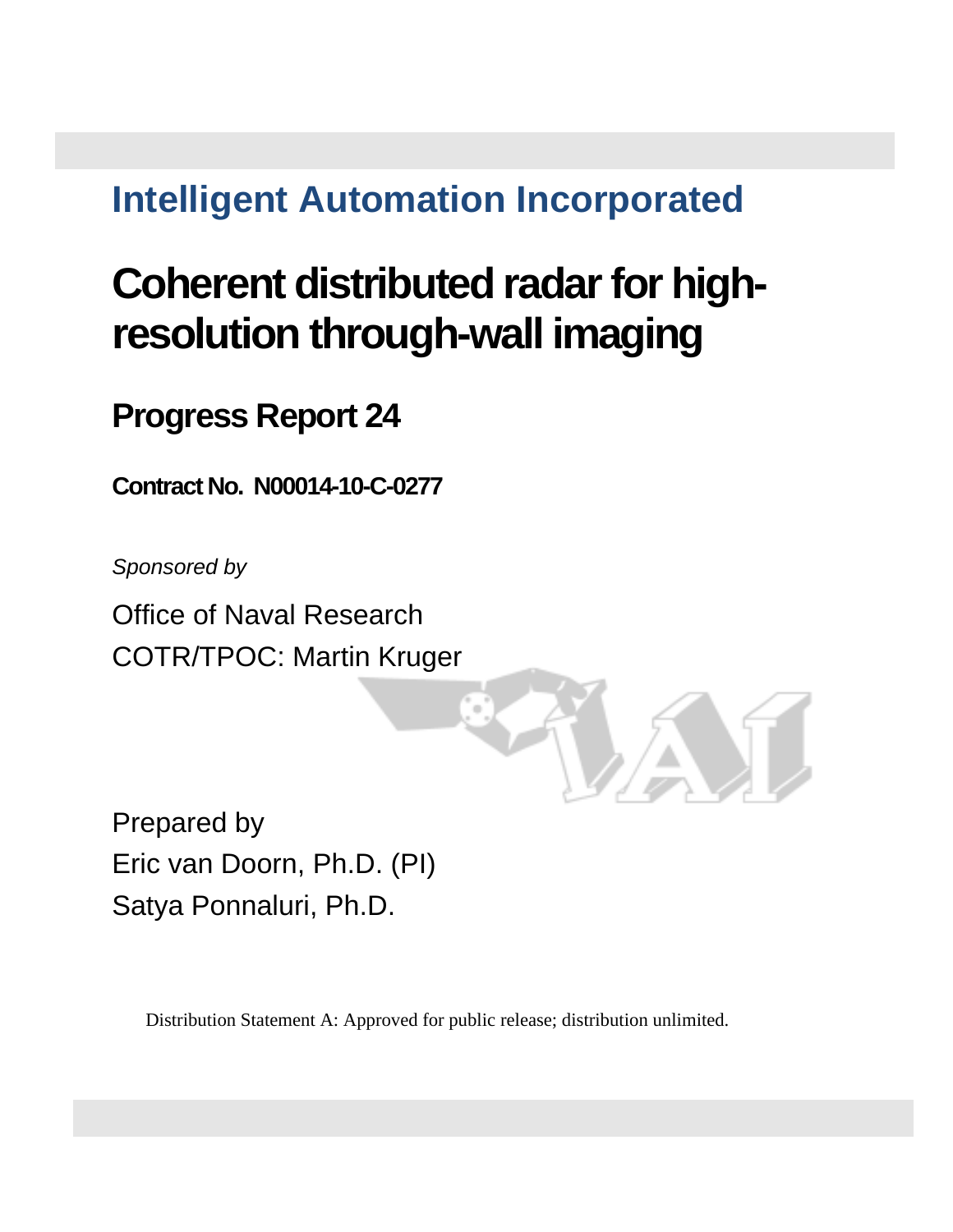| <b>Report Documentation Page</b>                                                                                                                                                                                                                                                                                                                                                                                                                                                                                                                                                                                                                                                                                                                                                                                                                                   |                             |                              |                                                   | Form Approved                                      |                                                     |  |
|--------------------------------------------------------------------------------------------------------------------------------------------------------------------------------------------------------------------------------------------------------------------------------------------------------------------------------------------------------------------------------------------------------------------------------------------------------------------------------------------------------------------------------------------------------------------------------------------------------------------------------------------------------------------------------------------------------------------------------------------------------------------------------------------------------------------------------------------------------------------|-----------------------------|------------------------------|---------------------------------------------------|----------------------------------------------------|-----------------------------------------------------|--|
|                                                                                                                                                                                                                                                                                                                                                                                                                                                                                                                                                                                                                                                                                                                                                                                                                                                                    |                             |                              |                                                   | OMB No. 0704-0188                                  |                                                     |  |
| Public reporting burden for the collection of information is estimated to average 1 hour per response, including the time for reviewing instructions, searching existing data sources, gathering and<br>maintaining the data needed, and completing and reviewing the collection of information. Send comments regarding this burden estimate or any other aspect of this collection of information,<br>including suggestions for reducing this burden, to Washington Headquarters Services, Directorate for Information Operations and Reports, 1215 Jefferson Davis Highway, Suite 1204, Arlington<br>VA 22202-4302. Respondents should be aware that notwithstanding any other provision of law, no person shall be subject to a penalty for failing to comply with a collection of information if it<br>does not display a currently valid OMB control number. |                             |                              |                                                   |                                                    |                                                     |  |
| 1. REPORT DATE<br><b>MAR 2012</b>                                                                                                                                                                                                                                                                                                                                                                                                                                                                                                                                                                                                                                                                                                                                                                                                                                  |                             | 2. REPORT TYPE               |                                                   |                                                    | <b>3. DATES COVERED</b><br>00-00-2012 to 00-00-2012 |  |
| <b>4. TITLE AND SUBTITLE</b>                                                                                                                                                                                                                                                                                                                                                                                                                                                                                                                                                                                                                                                                                                                                                                                                                                       |                             |                              |                                                   | 5a. CONTRACT NUMBER                                |                                                     |  |
| <b>Coherent Distributed Radar For High-Resolution Through-Wall Imaging</b>                                                                                                                                                                                                                                                                                                                                                                                                                                                                                                                                                                                                                                                                                                                                                                                         |                             |                              |                                                   | <b>5b. GRANT NUMBER</b>                            |                                                     |  |
|                                                                                                                                                                                                                                                                                                                                                                                                                                                                                                                                                                                                                                                                                                                                                                                                                                                                    |                             |                              |                                                   | 5c. PROGRAM ELEMENT NUMBER                         |                                                     |  |
| 6. AUTHOR(S)                                                                                                                                                                                                                                                                                                                                                                                                                                                                                                                                                                                                                                                                                                                                                                                                                                                       |                             |                              |                                                   | <b>5d. PROJECT NUMBER</b>                          |                                                     |  |
|                                                                                                                                                                                                                                                                                                                                                                                                                                                                                                                                                                                                                                                                                                                                                                                                                                                                    |                             |                              |                                                   | 5e. TASK NUMBER                                    |                                                     |  |
|                                                                                                                                                                                                                                                                                                                                                                                                                                                                                                                                                                                                                                                                                                                                                                                                                                                                    |                             |                              |                                                   | <b>5f. WORK UNIT NUMBER</b>                        |                                                     |  |
| 7. PERFORMING ORGANIZATION NAME(S) AND ADDRESS(ES)<br><b>Intelligent Automation Incorporated, 15400 Calhoun Drive, Suite</b><br>400, Rockville, MD, 20855                                                                                                                                                                                                                                                                                                                                                                                                                                                                                                                                                                                                                                                                                                          |                             |                              |                                                   | 8. PERFORMING ORGANIZATION<br><b>REPORT NUMBER</b> |                                                     |  |
| 9. SPONSORING/MONITORING AGENCY NAME(S) AND ADDRESS(ES)                                                                                                                                                                                                                                                                                                                                                                                                                                                                                                                                                                                                                                                                                                                                                                                                            |                             |                              |                                                   | 10. SPONSOR/MONITOR'S ACRONYM(S)                   |                                                     |  |
|                                                                                                                                                                                                                                                                                                                                                                                                                                                                                                                                                                                                                                                                                                                                                                                                                                                                    |                             |                              |                                                   | 11. SPONSOR/MONITOR'S REPORT<br>NUMBER(S)          |                                                     |  |
| 12. DISTRIBUTION/AVAILABILITY STATEMENT<br>Approved for public release; distribution unlimited                                                                                                                                                                                                                                                                                                                                                                                                                                                                                                                                                                                                                                                                                                                                                                     |                             |                              |                                                   |                                                    |                                                     |  |
| <b>13. SUPPLEMENTARY NOTES</b>                                                                                                                                                                                                                                                                                                                                                                                                                                                                                                                                                                                                                                                                                                                                                                                                                                     |                             |                              |                                                   |                                                    |                                                     |  |
| 14. ABSTRACT                                                                                                                                                                                                                                                                                                                                                                                                                                                                                                                                                                                                                                                                                                                                                                                                                                                       |                             |                              |                                                   |                                                    |                                                     |  |
| <b>15. SUBJECT TERMS</b>                                                                                                                                                                                                                                                                                                                                                                                                                                                                                                                                                                                                                                                                                                                                                                                                                                           |                             |                              |                                                   |                                                    |                                                     |  |
| 16. SECURITY CLASSIFICATION OF:<br>17. LIMITATION OF                                                                                                                                                                                                                                                                                                                                                                                                                                                                                                                                                                                                                                                                                                                                                                                                               |                             |                              |                                                   | 18. NUMBER                                         | 19a. NAME OF                                        |  |
| a. REPORT<br>unclassified                                                                                                                                                                                                                                                                                                                                                                                                                                                                                                                                                                                                                                                                                                                                                                                                                                          | b. ABSTRACT<br>unclassified | c. THIS PAGE<br>unclassified | <b>ABSTRACT</b><br>Same as<br><b>Report (SAR)</b> | OF PAGES<br>4                                      | <b>RESPONSIBLE PERSON</b>                           |  |

**Standard Form 298 (Rev. 8-98)**<br>Prescribed by ANSI Std Z39-18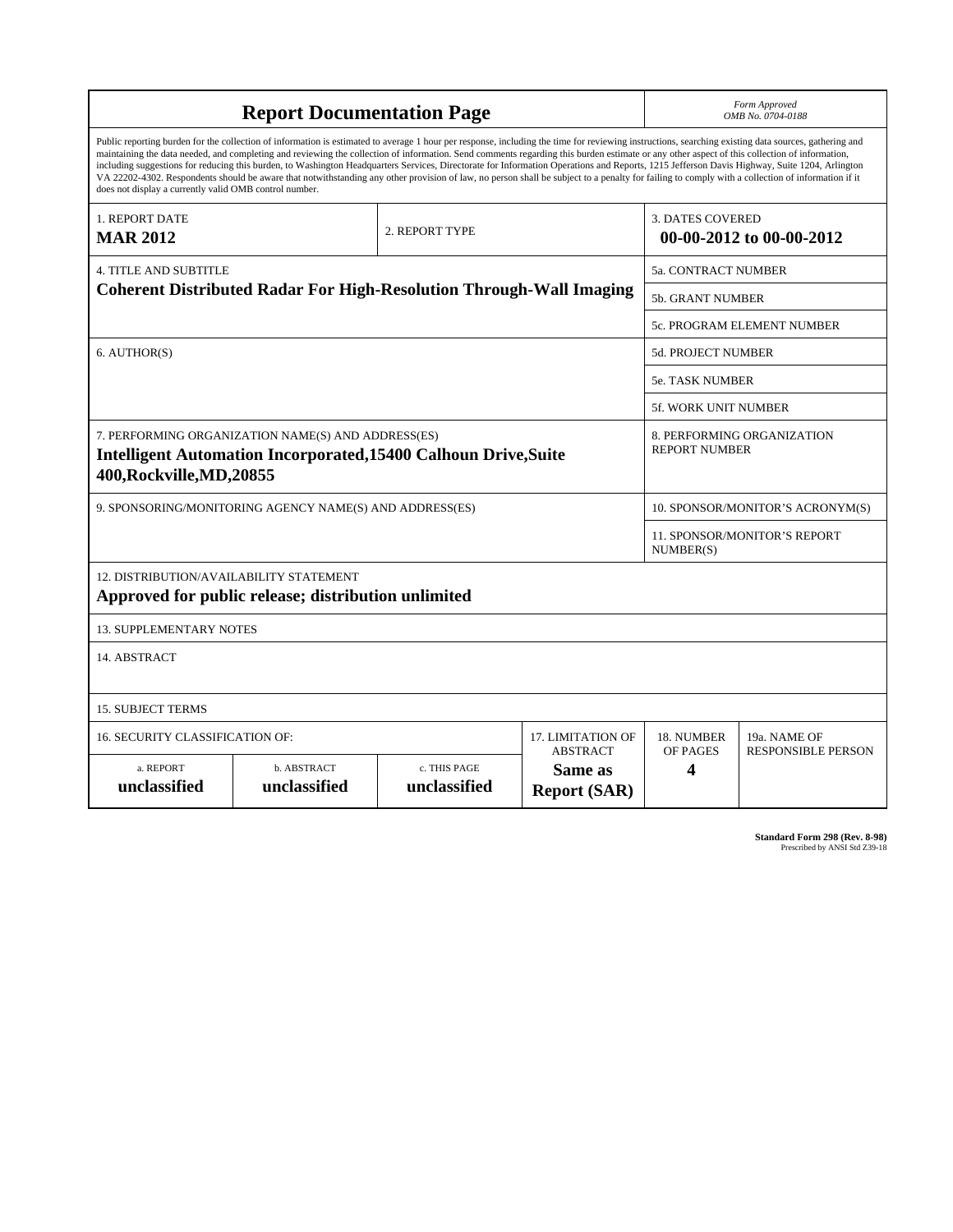## **1 Work performed this reporting period**

### **1.1 Technical work performed in this reporting period**

#### **1.1.1 Radar imaging with synchronized Master and Slave nodes**

In this performance period, we have processed data for radar imaging. Data were taken near two buildings 15400 Calhoun Drive. Both data sets were processed using a coherent back projection algorithm. We show one of the outdoor testing scenarios in Figure 1. The other scenario is similar, but taken near the next building over.



**Figure 1. Outdoor testing scenario 1.** 

We show the back projection imaging results in Figure 2 below. We suspect the bright features in the images correspond to the reflection of the nearby building. We are confirming this suspicion with additional experiments at different distances from the building.



**Figure 2. Back projection images for scenarios 1 and 2.**